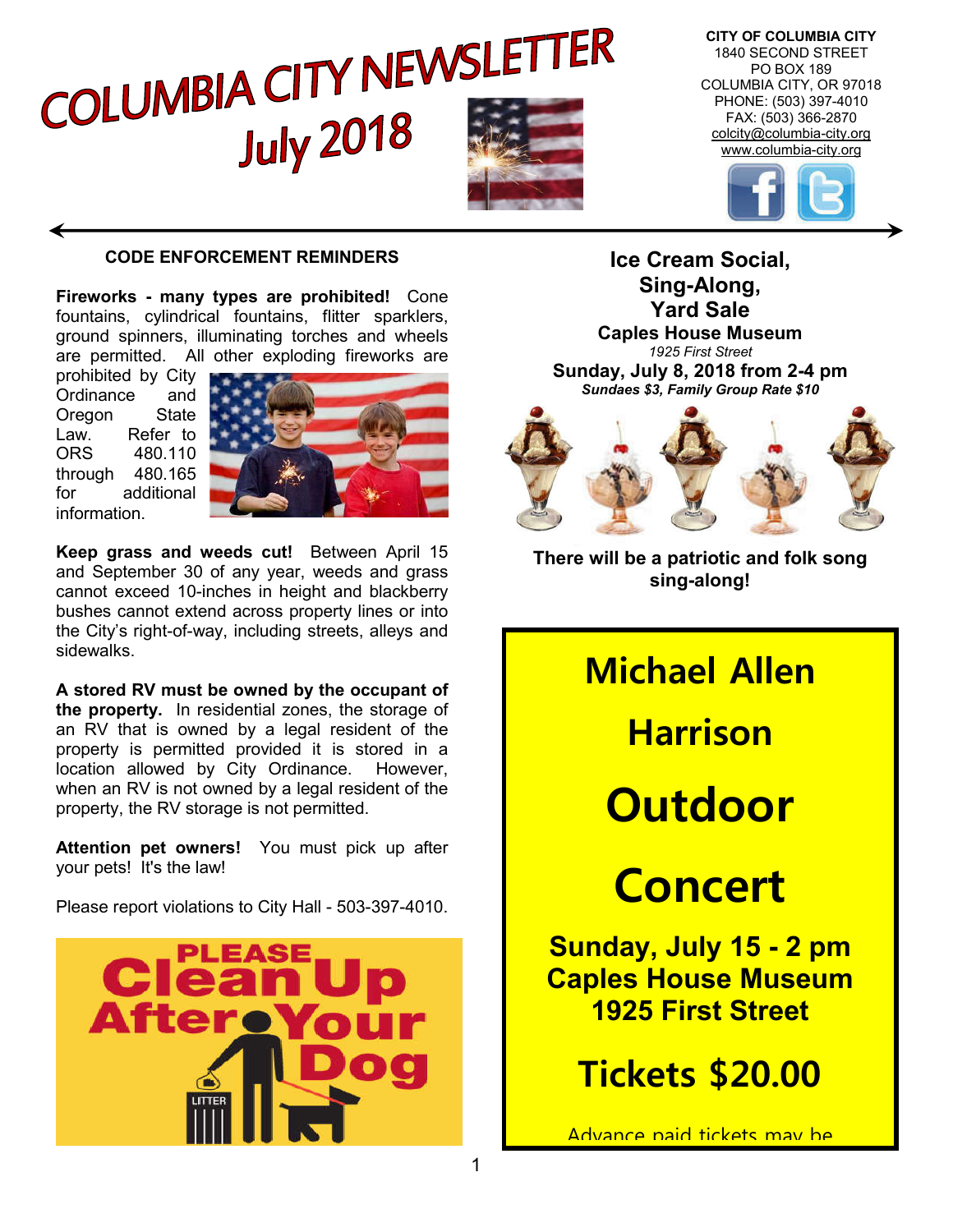## ECONOMIC OPPORTUNITY SURVEY

Columbia City is in the process of updating its Economic Policy Goals and Objectives. This includes an evaluation of the City's long-term land needs for commercial and industrial developments. Please provide input on these topics by completing a short survey! Complete the survey on-line at https://www.surveymonkey.com/r/H8BTT5T or fill out the survey form below and return it to City Hall.

## **1. What are the top three types of local**

## **businesses most needed in Columbia**

## **City?**

П. None, Columbia City is fine the way it is

П Help existing home businesses grow locally

П Attract new "family wage" employers on "portowned" industrial sites

П Attract new medium or large industrial businesses to other industrial sites

П Small grocery store (e.g., Dollar General, Trader Joes)

П. Sit-down restaurant

П Carry out restaurant

П Small shopping center (grocery, restaurant, retail)

П Recreational attractions (e.g., trails, river access, parks)

Shared office space (multiple tenants with shared meeting and production areas)

Light industrial buildings for local artisans or "makers space"

П Bed and Breakfast

П Small hotel

Event/meeting space

Assisted living/retirement housing

П. Other (please describe)

### 2. Please elaborate on your choices.

\_\_\_\_\_\_\_\_\_\_\_\_\_\_\_\_\_\_\_\_\_\_\_\_\_\_\_\_\_\_\_\_\_\_\_\_\_\_\_\_\_

Priority #1\_\_\_\_\_\_\_\_\_\_\_\_\_\_\_\_\_\_\_\_\_\_\_\_\_\_\_\_\_\_\_\_\_

Priority #2

Priority #3

# 3. What are the top three roles that the City

## should take in attracting economic development?

П. None, Columbia City is fine the way it is

П. Focus on partnerships with Port of St. Helens to attract businesses to port-owned industrial sites

п Add additional industrial-zoned site(s) to City boundary

П. Allow limited commercial uses to occur along downtown riverfront (e.g., B&B, restaurant)

П Focus on providing road access, water, sewer service, storm drainage, etc.

П. Market Columbia City as a place to locate businesses in state and international publications

п City should buy strategic properties and partner with developers to attract desired businesses

Partner with schools and PCC to train underemployed workforce

П. Allow limited commercial uses along Second Street and/or I & E Streets between Second Street and Hwy. 30

П. Other (please describe)

4. Please elaborate on your top three

## Economic Development Activity choices.

| #1 |  |  |  |
|----|--|--|--|
| #2 |  |  |  |

 $\#3$ 

**5. Please tell us about yourself (check all that apply)** 

п I am a resident

П I own property in Columbia City

п I rent property in Columbia City

П I am retired

П I own a small business

П I work outside Columbia City

П I work inside Columbia City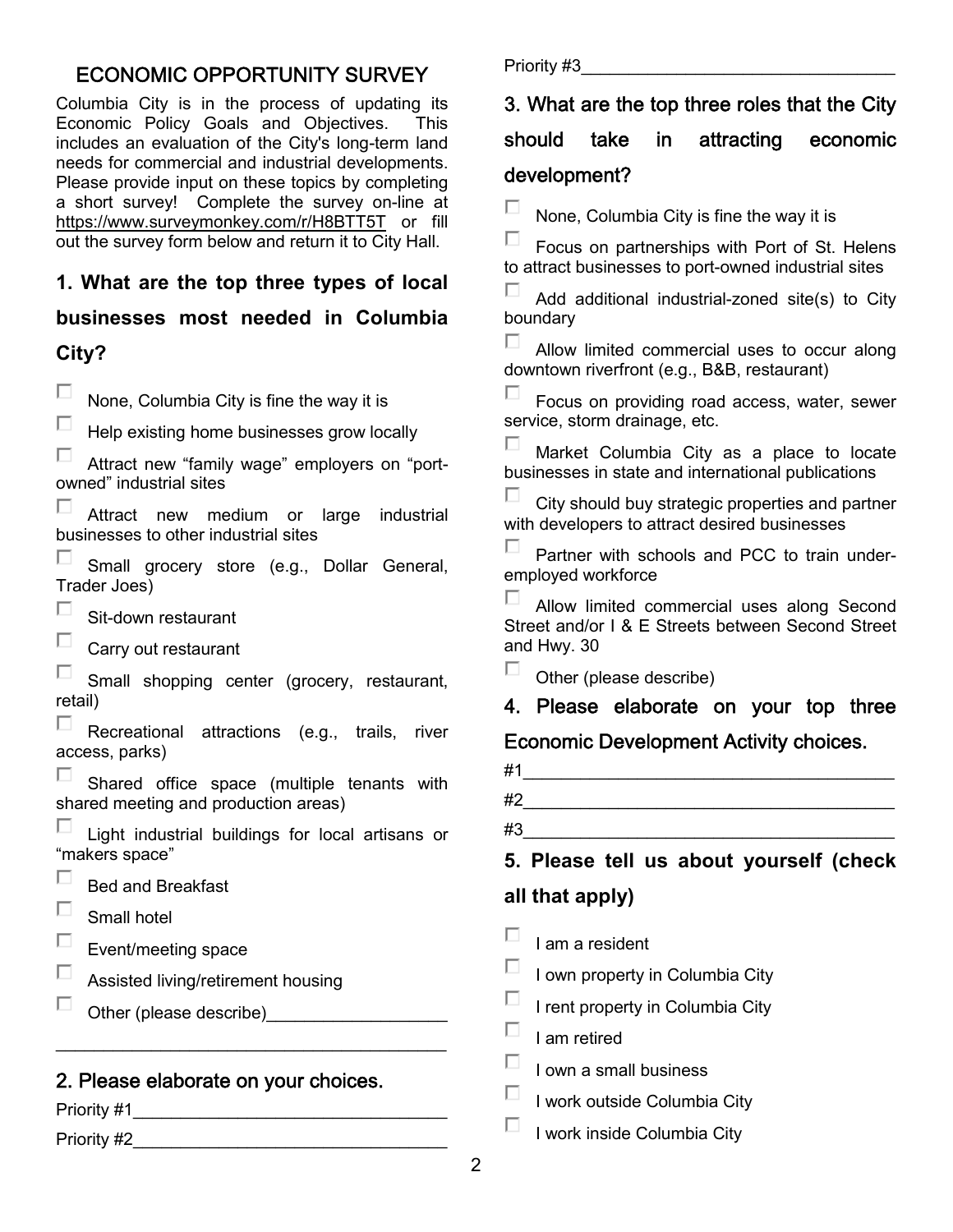#### **COUGAR REPORTS**

We've received a couple of reports of cougar sightings/issues in the southwest areas of Columbia City. **If you spot a cougar in Columbia City, please IMMEDIATELY call 9-1-1 to report the incident.** After the sighting, please leave paw prints and other signs undisturbed until authorities arrive.

#### **POLICE ACTIVITY REPORT April – June, 2018**

**ACTIVITY REPORT:** Your police officers answered 1,237 calls for service, both self-initiated and dispatched calls, during the reporting period. We have summarized significant community policing and criminal investigations that we have conducted below. Within the reporting period we conducted investigations and/or arrests in the following types of cases: Assault, Burglary, Criminal Mischief, Criminal Trespass, Death Investigation, Domestic and Disturbance Calls, Drug Activity, Harassment, Juvenile Investigations, Prowler/Suspicious Persons, Sexual Assault, Suicide Threats, Theft, Unauthorized Use of Motor Vehicle, and Warrant Service.

#### **COMMUNITY POLICING ACTIVITY:**

Residential Security Checks: 263 Area Patrols: 63 Foot Patrols: 35 Assist the Public: 38 Disabled Vehicles/Hazards: 27 Assistance to Outside Agencies: 46 Ordinance Violation Complaints: 33 Radio Calls: 91 Animal Complaints: 18 Parking/Traffic Complaints: 21 Welfare Checks: 11 Alarm Calls: 13 Found Open Doors: 7 Suicide Threats: 3 Reserve Police Officer Hours Worked: 509

#### **CRIMINAL ACTIVITY/INVESTIGATIONS:**

Investigative Follow Up's: 117 Suspicious Circumstances, People, Vehicles: 62 Traffic Stops: 173 Harassment: 7 Criminal Mischief: 8 Criminal Trespass: 9 Theft: 7 Disturbance and Domestic Violence Calls: 24 Juvenile Investigations: 7

Warrant Service: 5 Drug Investigations: 6 Hit and Run Investigations: 2 Sexual Assault: 4 Burglary: 6 Death Investigation: 2 Unauthorized Use of Motor Vehicle: 2 Assault: 5

#### **LOST AND FOUND**

- o A three-tiered silvery earring was recently found in front of City Hall.
- o Some walkie-talkies were recently found in Harvard Park.

If any of these might be yours, please stop by City Hall!

#### **WATER CONSERVATION TIPS**

 $\rightarrow$  Don't over water your lawn. As a general rule, lawns only need watering every few days in the summer. If the blades don't spring back up after being stepped on, it is time to water. A hearty rain can eliminate the need for watering for as long as two weeks.

 $\rightarrow$  Water lawns during the early morning hours when temperatures and wind speeds are the lowest. This reduces losses from evaporation.

 $\rightarrow$  Don't water your street, driveway or sidewalk. Position your sprinklers so that your water lands on the lawn and shrubs ... not the paved areas.



 $\rightarrow$  Install sprinklers that are the most water-efficient for each use. Micro and drip irrigation and soaker hoses are examples of water-efficient methods of irrigation.

 $\rightarrow$  Regularly check sprinkler systems and timing devices to be sure they are operating properly.

 $\rightarrow$  Raise the lawn mower blade to at least three inches. A lawn cut higher encourages grass roots to grow deeper, shades the root system and holds soil moisture better than a closely-clipped lawn.

 $\rightarrow$  Avoid over fertilizing your lawn. The application of fertilizers increases the need for water. Apply fertilizers which contain slow-release, waterinsoluble forms of nitrogen.